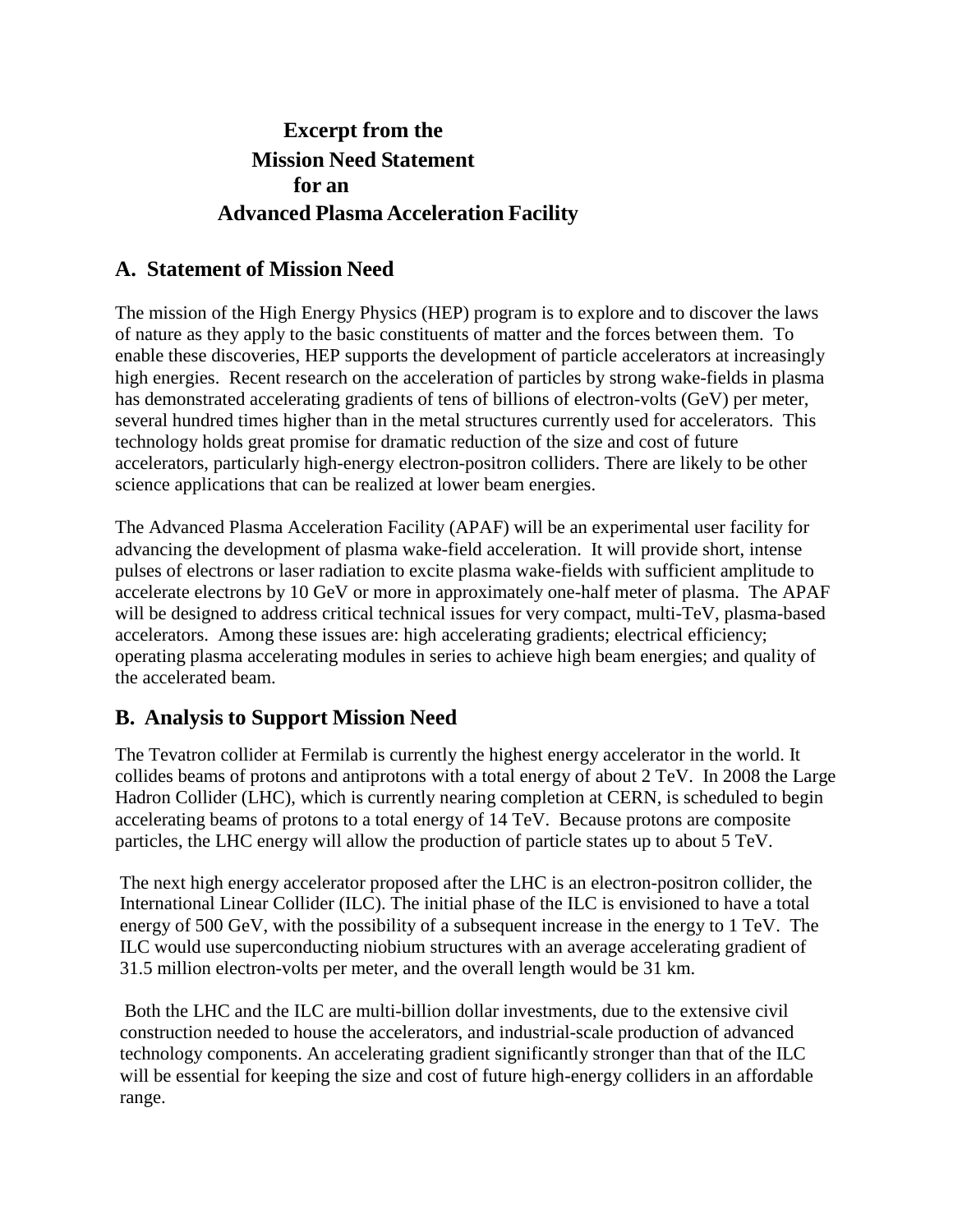For over two decades the Office of High Energy Physics (OHEP) has supported research in the acceleration of electrons by strong wake-fields in plasma. Recent achievements of this R&D program have been notable, particularly the laser acceleration of electron beams to 1 GeV in 3 cm of plasma by the Laser Optics and Accelerator Systems Integrated Studies (LOASIS) group at LBNL, and the energy doubling of a 42 GeV electron beam in a meter of plasma at SLAC's Final Focus Test Beam (FFTB) facility. The accelerating gradients achieved are tens of GeV per meter, approximately a thousand times higher than the design gradient for the ILC.

In May 2007 OHEP convened an external committee to review the Advanced Accelerator R&D (AARD) Program, as recommended by the HEP Advisory Panel's Subpanel on the Assessment of AARD in August 2006. The review committee recognized the "…recent, exceptional developments in long-term particle acceleration R&D," stated that "The time may be right for increased support to these few promising areas…", and recommended that OHEP "…should consider strategies to capitalize on its long-term investment and to realize multi-TeV acceleration to reduce space and cost of possible future accelerators."

OHEP has accepted this recommendation and identified plasma acceleration as a promising technology for increased investment. There are two complementary approaches.

Option 1: Construct a facility for experimental studies of electron-beam-driven wake- field acceleration. The functional capability of the former FFTB facility at SLAC, which was dismantled to accommodate Linac Coherent Light Source (LCLS) construction, could be recreated in the SLAC linac tunnel. Here the frontier of beam-driven plasma acceleration could continue to be advanced, moving beyond the energy-doubling demonstration to a demonstration of high-gradient plasma wake-field acceleration of a quality electron beam to 50 GeV. With the addition of a positron pulse compressor to the linac, plasma wake-field acceleration of a high-quality positron beam to 50 GeV could also be demonstrated. Acceleration by beam-induced wakes in dielectric structures could also be pursued, as well as beam instrumentation tests.

Option 2: Construct a facility for experimental studies of laser-driven wake-field acceleration. The LOASIS facility at LBNL could be upgraded by adding a Petawatt- class laser to allow the demonstration of a 10 GeV acceleration module as a building block for a TeV collider, and a factor of ten improvement over the current world-leading facility. In addition, the resulting 10 GeV electron beam could be utilized for testing HEP detectors and, in combination with the Petawatt laser, for forefront experiments in non-linear quantum electrodynamics.

Option 3: Pursue both Option 1 and Option 2. Both the particle-beam-driven and laserdriven approaches would be developed. This option would increase the probability of success and reduce the time for eventually realizing high energy plasma-based accelerators.

Option 4: Continue program at present scale with existing facilities. Physics studies of plasma wake-field acceleration driven by low-energy electrons would continue at the Accelerator Test Facility at BNL. Without a plasma wake-field facility at SLAC, there